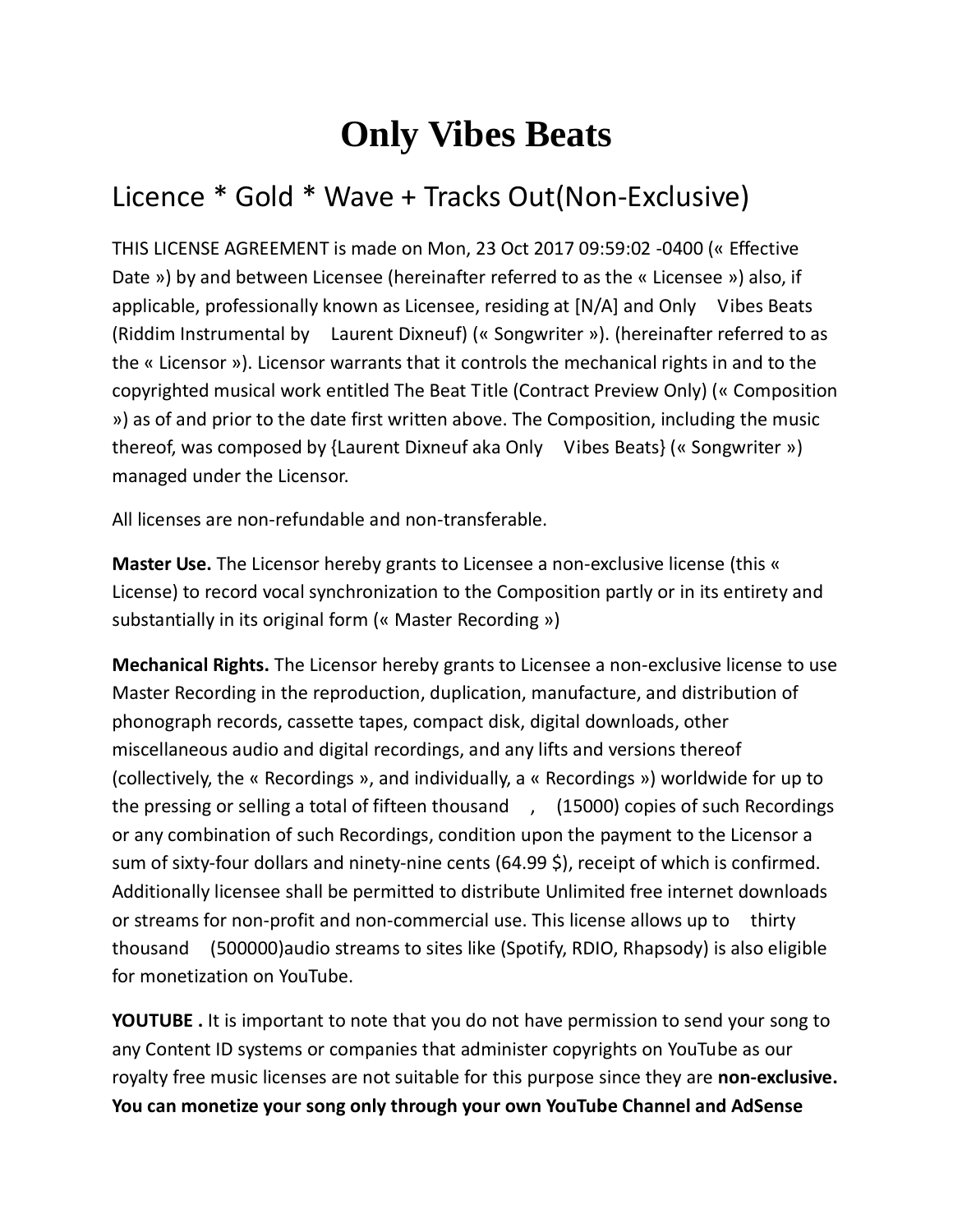## account only.

**Performance Rights.** The Licensor here by grants to Licensee a non-exclusive license to use the Master Recording in Unlimited non-profit performances, shows, or concerts. Licensee may receive compensation from performances with this license.

**Synchronization Rights.** The Licensor hereby grants limited synchronization rights for three (3) music video streamed online (Youtube, Vimeo, etc..) for up to 500000 monetized video streams on all total sites. A separate synchronization license will need to be purchased for distribution of video to Television, Film or Video game.

**Broadcast Rights.** The Licensor hereby grants to Licensee broadcasting rights up to 10 Radio Stations.

**Credit.** Licensee shall acknowledge the original authorship of the Composition appropriately and reasonably in all media and performance formats under the name « {Dixneuf Laurent aka Only Vibes Beats} » in writing where possible and vocally otherwise.

**Consideration.** In consideration for the rights granted under this agreement, Licensee shall pay to licensor the sum of **sixty-four dollars and ninety-nine cents (64.99 \$**)and other good and valuable consideration, payable to « {**Only Vibes Beats**} », receipt of which is hereby acknowledged. If the Licensee fails to account to the Licensor, timely complete the payments provided for hereunder, or perform its other obligations hereunder, including having insufficient bank balance, the licensor shall have the right to terminate License upon written notice to the Licensee. Such termination shall render the recording, manufacture and/or distribution of Recordings for which monies have not been paid subject to and actionable infringements under applicable law, including, without limitation, the United States Copyright Act, as amended.

**Indemnification.** Accordingly, Licensee agrees to indemnify and hold Licensor harmless from and against any and all claims, losses, damages, costs, expenses, including, without limitation, reasonable attorney's fees, arising of or resulting from a claimed breach of any of Licensee's representations, warranties or agreements hereunder.